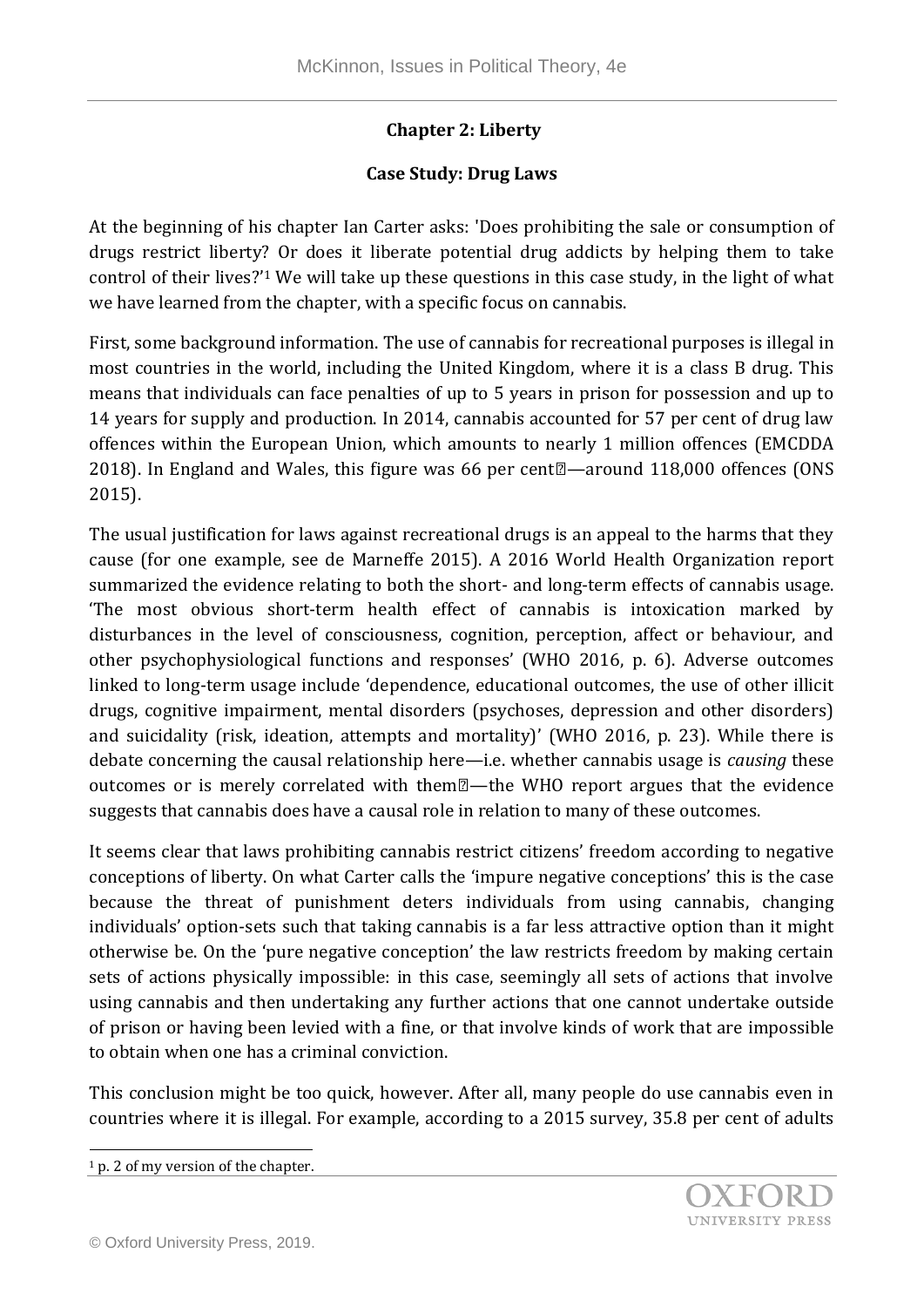in England and Wales had used cannabis at some point in their lives, and 9.1 per cent had done so within the last year (EMC**D**DA 2017). It might seem strange to say that all of these people are doing something that they are unfree to do. The example of laws that are not effectively enforced highlights a difference between the pure and impure negative conceptions. On the pure conception, laws that are not enforced at all do not constrain freedom, since they do not render any set of actions physically impossible. Laws that are only sometimes enforced are a harder case. It is pretty rare to see someone smoking cannabis in public, for example, presumably due to the threat of arrest. But smoking in public without being arrested is often not *impossible*, given the patchiness of enforcement, so people are seemingly still free to do so. Having said this, arrests do occur $\mathbb{Z}$  and in those cases it seems that the set of actions involving smoking cannabis in public and doing further actions incompatible with arrest was indeed made impossible by the law (combined with its enforcement). In sum, identifying the limits of liberty seems difficult in the case of laws that are not effectively enforced, because it is not actually clear (in advance) what action sets are available.

On the impure conception, laws that are rarely enforced can still constrain freedom, since many citizens will refrain from illegal actions simply because they are illegal, or because they are deterred by the small chance that the law will be enforced upon them. The mere fact of the law prevents these citizens from undertaking these actions. But citizens who are not so deterred and are never punished do not seem to have their freedom constrained by the law. The ineffectiveness of the threat contained in the law nullifies its putative constraint on freedom $\mathbb{Z}$ —except in those cases where the law is then enforced.

UK laws against cannabis are not completely unenforced, of course, so it seems safe to say that they do constrain liberty at least to some degree on all conceptions of negative freedom. The extent to which a law constrains negative freedom will partly depend on the severity of the punishments associated with it. In the UK, police usually give a verbal 'cannabis warning' the first time someone is found to possess cannabis, and then issue a fine for a second offence. All negative conceptions of freedom recognize that these sanctions constrain liberty less than imprisonment. Even laws with such minor sanctions can have other major effects on cannabis users' freedom, however, since they make it impossible for them to buy in a legal environment. Users cannot simply buy cannabis from an off-licence. They must deal with people often engaged in other, sometimes serious, criminal activity. This is perhaps the most significant effect of drug laws on cannabis users' freedom, within their day-to-day lives.

The fact that a law restricts liberty obviously does not mean that it is unjust. After all, all (enforced) criminal laws restrict liberty according to the negative conception. This restriction on liberty does need to be justified, however. As we have seen, the usual argument in favour of bans on cannabis appeals to the harm that it causes to users. At least two kinds of objection can be pressed against this justification. First, many are unconvinced that the harms of cannabis are sufficient to warrant prohibition, especially when the treatment of cannabis and other drugs is compared to the way that other harmful or dangerous activities are treated in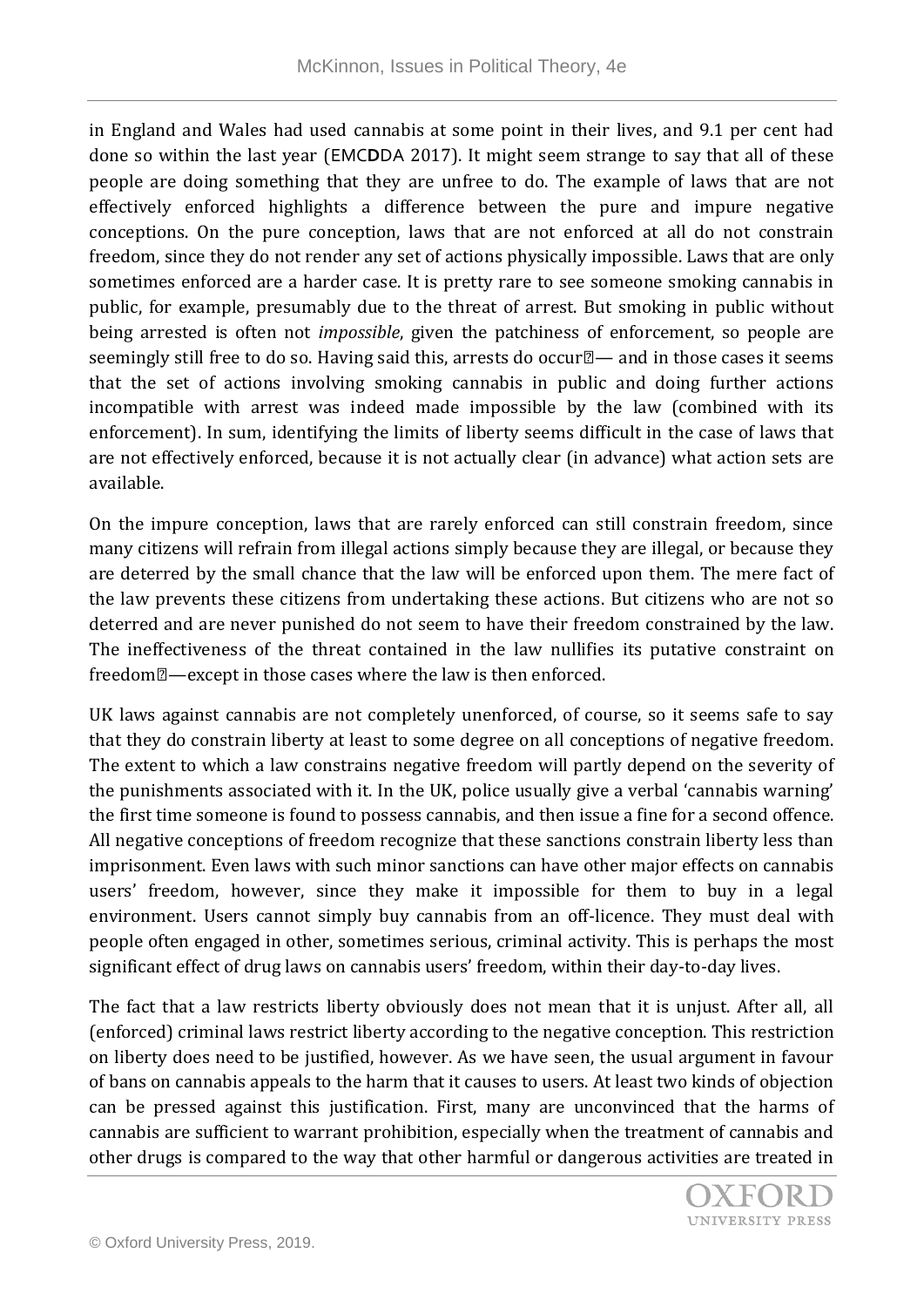law. For example, Professor David Nutt, a former chief of the UK Advisory Council on the Misuse of Drugs, published a paper in 2009 comparing the risks of ecstasy use and horseriding, in which he pointed out that the latter caused many more deaths and serious injuries than the former. He suggested that a stronger case can be made for banning 'equasy' $\mathbb{Z}$ -'a condition characterised by gaining pleasure from horses and being prepared to countenance the consequences especially the harms from falling off/under the horse' (Nutt 2009, p. 4) $\mathbb{Z}$ than for banning ecstasy and other drugs such as cannabis.

The second kind of objection appeals to the liberal concern with paternalism. Liberals generally oppose restricting people's liberty in their own interests, on the grounds that it disrespects their capacity to choose for themselves and to act as the judges of their own interests. This idea is reflected in Mill's 'harm principle', according to which state interference in people's choices is only justified in order to prevent non-consensual harm to others. In response, a defender of cannabis prohibitions might reconstrue the argument in their favour as being about harms to others, such as to users' family or friends, or to society more generally. This would require them to provide compelling empirical evidence for these claimed consequences of cannabis use. Alternatively, they might argue that paternalism is sometimes permissible, in particular when it protects people from actions that actually undermine their capacities for rational decision making. The harms of drug-taking are special because they actually involve people no longer being able to judge their own interests or to make good decisions. This argument might be particularly strong in the case of young people, who have not yet reached the full maturity of their faculties (de Marneffe 2005). If the reason that we generally reject paternalism is to do with the value of autonomous decision making then that value might actually justify paternalism in certain cases.

We have considered this defence of paternalism as an argument that seeks to justify drug laws despite the fact that they restrict liberty. But similar arguments might be used to defend the stronger claim that such laws do not in fact restrict liberty after all. This claim would involve appeal to a positive conception of liberty. The basic idea is that using cannabis is incompatible with individuals' autonomy or self-realization, and thus laws that prohibit it actually protect individual freedom. Such laws stop people from becoming addicted, losing their autonomy, failing to realize their true purposes, and so on. This kind of argument undercuts the need for a harm-based justification, since the apparent liberty-based objection to the laws is removed. Instead, the justification for the laws is itself based on liberty. Precisely how this argument goes will depend on the precise positive conception that one adopts.

The 'purely positive' view identified by Carter in his chapter says that liberty equates to the actual achievement of self-realization, the carrying out of one's true purposes (as identified by the theorist). An advocate of this view could hold that taking drugs like cannabis is simply a bad thing to do, a bad way of life, and therefore is not something that anyone can 'truly' desire. Liberals are unlikely to be attracted to this kind of view, however, since it seems to justify forcing people to act in whatever ways the theorist judges best, in the name of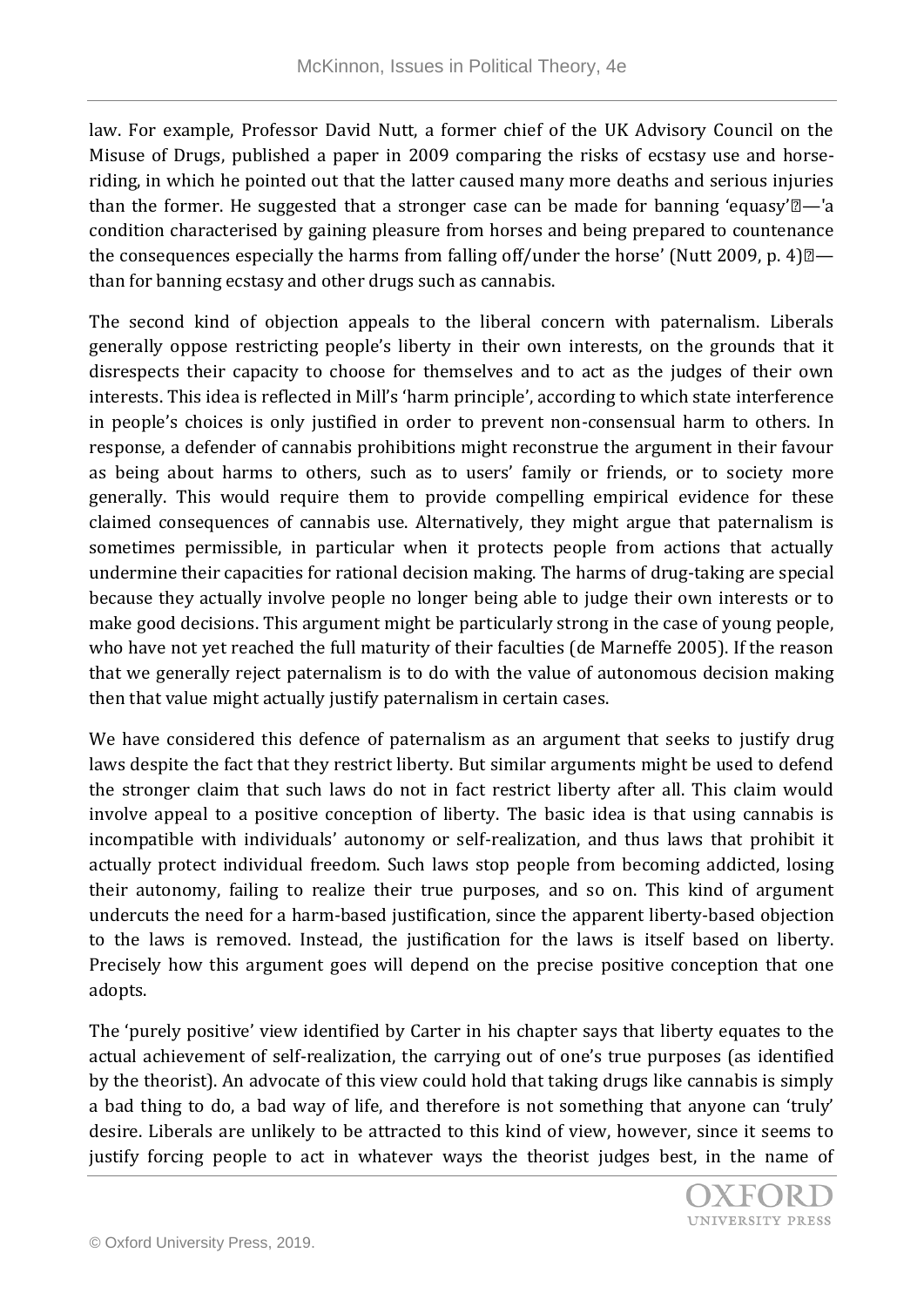freedom. This is the classic worry about positive liberty articulated by Isaiah Berlin (2002). Further, it seems implausible in any case to think that there is a single way of life that is best for everyone, or that self-realization would consist in the same activities for every person.

The positive-liberty-based argument in favour of drug bans need not make use of such an extreme conception, however. Instead, it might appeal to the liberal idea of autonomy, and in particular to the idea that freedom requires agents to be able to make rational choices, unconstrained by impulses, addictions, or impairments to their mental capacities. One could draw on the evidence presented by the World Health Organization to argue that cannabis undermines this ability. One notable element of that evidence is that 'heavy cannabis use during adolescence is associated with more severe and persistent negative outcomes than use during adulthood' (WHO, p. 41). Thus, prohibitions on cannabis use might be particularly justified with regard to the way that they protect the mental capacities, and thus the freedom, of young people, who stand at risk of having their autonomy stymied for the rest of their lives due to their adolescent drug-taking. Such an argument is likely to be even stronger for drugs like heroin, where the empirical evidence linking them to the loss of autonomy is less disputed.

Does this autonomy-based positive liberty argument actually justify prohibition, however? After all, if we are conceding that autonomous individuals are the best judge of their own purposes and interests (at least once they are adults) then we presumably have to allow that this might include drug-taking<sup>[2]</sup>—especially since the evidence on the long-term effects of cannabis use is still contested and inconclusive. An appeal to positive liberty might therefore justify something less than a ban. For example, governments could give information about the effects of cannabis, alerting their citizens to the best evidence. They could also provide rehabilitation and other kinds of support for those who wish to stop using drugs. These kinds of policies arguably would protect positive liberty better than an outright prohibition. If these policies are deemed insufficient in the case of teenagers, on the grounds that their capacity for autonomy is not sufficiently developed to enable them to make an autonomous choice in favour of drug-taking, then cannabis use could be made illegal only for those below a certain age.

The points in the previous paragraph lead us to another central debate concerning drug laws, which focuses on the distinction between legalization and decriminalization. Legalisation involves permitting the manufacture, sale, possession, and use of recreational drugs, while decriminalization only involves removing criminal sanctions for drug use and possession in small quantities. In other words, if cannabis were decriminalized then it would still be illegal to manufacture and sell it, but users would not be punished. Several countries around the world have decriminalized cannabis, including three Australian territories, Austria, Belgium, Italy, Portugal, and many South American countries. Interestingly, in Germany, possession remains illegal, but consumption is legal, on the basis of it being considered self-harm.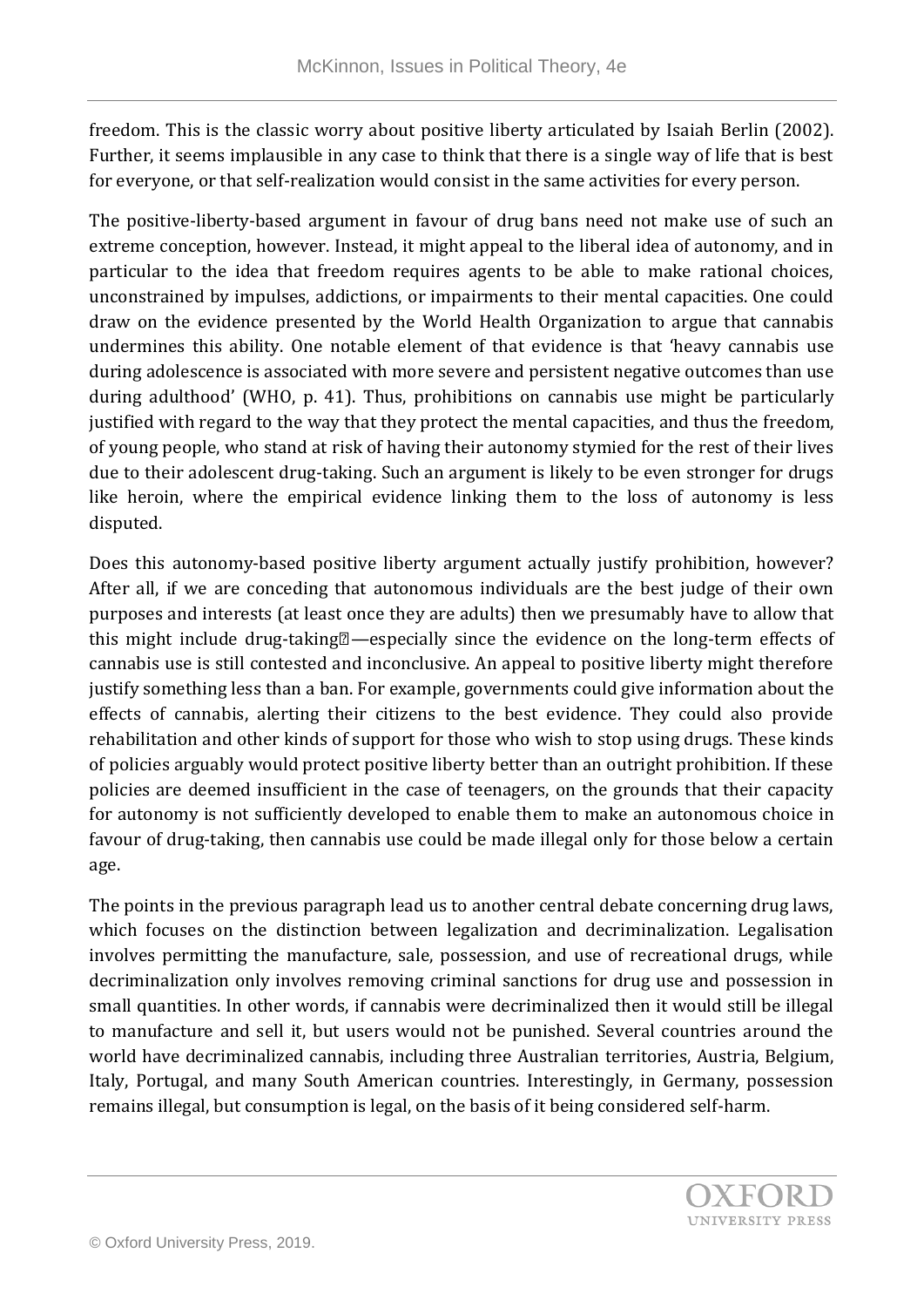The positive liberty argument for drug laws does not seem to justify punishment for cannabis use. Douglas Husak (2005, p. 28) claims that 'punishment is the most terrible thing a state can do to its citizens', and it therefore requires a compelling rationale. Yet punishing users of cannabis does not seem like a proportional way to promote positive liberty. It seems better to use less restrictive means —i.e. to protect negative liberty as far as we can, even when promoting positive liberty. Decriminalizing cannabis, while still prohibiting and punishing manufacture and sale, might well promote autonomy just as effectively as punishing use, especially when combined with public education about cannabis's dangers. Indeed, such a policy would seek to ensure that those who still choose to use cannabis are making an informed choice that might itself be an expression of their autonomy.

Of course, the actual consequences of decriminalizing cannabis and other drugs are difficult to predict. For example, Jonathan Wolff (2011, p. 78) points out that we face various questions to which we do not know the answer, such as 'how existing drug dealers will respond to the loss of market opportunities. Will they start to engage in robbery with violence?' Husak in effect sidesteps these kinds of concerns by starting with the question of whether there is a justification for *criminalizing* drugs, and arguing that there is not. But Wolff notes that this is problematic when one is advocating legal changes. From the point of view of legislators and officials we have to start with the laws we already have, and justify alterations from them. Uncertainty about the consequences of such changes, and the possibility that negative effects could follow, makes politicians reluctant to act. 'Change is harder to justify than keeping things as they are, given that change is bound to have unanticipated consequences' (Wolff 2011, p. 79). This might be justified by appeal to a precautionary principle, according to which we should not take risks for uncertain reward.

This sort of response would not satisfy advocates of liberalization, who would point out that drug criminalization is not simply a passive status quo but involves the state daily pursuing and punishing large numbers of citizens. Drug laws constitute ongoing constraints on freedom and should not simply be taken for granted. We should only persist with those laws if there is a strong argument for criminalization, not merely because they happen to be the laws we currently have (Husak 2005). The normative default should always be noncriminality, and justification must be provided for keeping things illegal. Further, if laws were never changed in the face of uncertainty about the consequences then they would never change at all. Husak appeals to these considerations to argue forcefully against the kind of status quo bias that Wolff says is inherent in real-life political decision making. In practice, however, Wolff is surely right that drug law liberalization will not come to pass merely because lawmakers become convinced of the force of philosophical arguments, but only if the existing law no longer commands the respect of sufficient numbers of citizens to remain viable.

## **References**